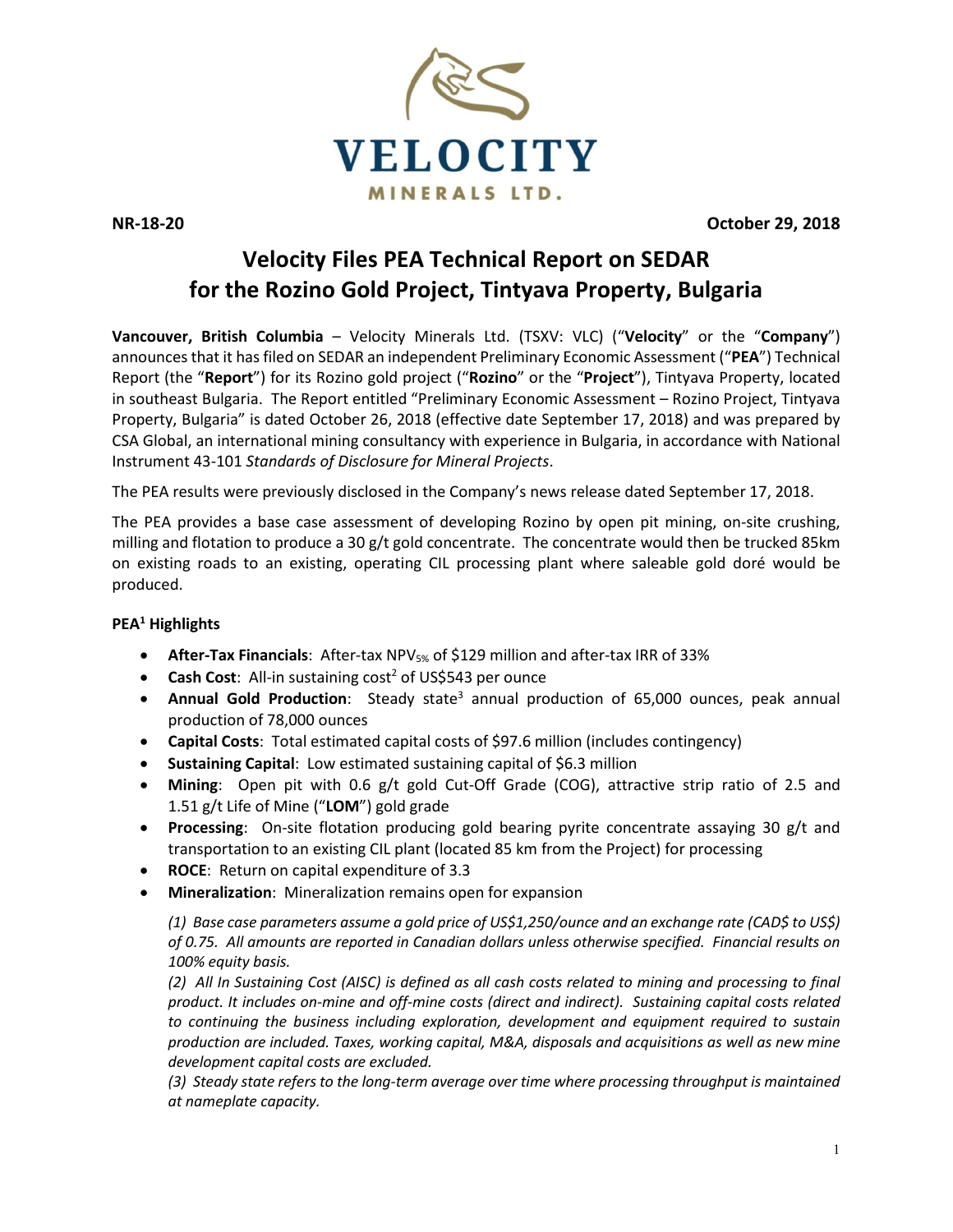The PEA is preliminary in nature and includes Inferred mineral resources that are too speculative geologically to have economic considerations applied to them that would enable them to be categorized as mineral reserves. There is no certainty that the PEA results will be realized. Mineral resources are not mineral reserves and do not have demonstrated economic viability.

The Technical Report is available for download at [www.SEDAR.com](http://www.sedar.com/) and at the Company's website.

## *About Velocity Minerals Ltd.*

Velocity is a gold exploration and development company focused on eastern Europe. The Company's management and board includes mining industry professionals with combined experience spanning Europe, Asia, and the Americas as employees of major mining companies as well as founders and senior executives of junior to mid-tier public companies. The team's experience includes all aspects of mineral exploration, resource definition, feasibility, finance, mine construction and mine operation as well as a track record in managing publicly listed companies.

## *About Bulgaria*

Bulgaria is a member of NATO (2004) and a member of the European Union (2007). The local currency (BGN) has been tied to the Euro since 1999 (1.956 BGN/EUR). The country is served by modern European infrastructure including an extensive network of paved roads. Bulgaria boasts an exceptionally low corporate tax rate of only 10%. The country's education system is excellent with good availability of experienced mining professionals in a favourable cost environment. Foreign mining companies are successfully operating in Bulgaria. The country's mining law was established in 1999 and updated in 2011. Mining royalties are low and compare favourably with more established mining countries.

On Behalf of the Board of Directors "Keith Henderson" President & CEO

For further information, please contact:

Keith Henderson Phone: +1-604-484-1233 E-mail: [info@velocityminerals.com](mailto:info@velocityminerals.com) Web: [www.velocityminerals.com](http://www.velocityminerals.com/)

Neither the TSX Venture Exchange nor its Regulation Services Provider (as that term is defined in policies of the TSX Venture Exchange) accepts responsibility for the adequacy or accuracy of this release.

CAUTIONARY STATEMENT REGARDING FORWARD-LOOKING INFORMATION: This news release includes certain forward-looking information (collectively, "forward-looking statements") within the meaning of applicable Canadian and U.S. securities legislation, including the United States *Private Securities Litigation Reform Act of 1995*. All statements, other than statements of historical fact, included herein including, without limitation, conclusions of economic evaluation, the net present value (NPV) and internal rates of return (IRR) of the proposed mining operation on the Project, capital costs, including start-up, sustaining capital and reclamation/closure costs, projected operating and working capital costs, strip ratios and mining rate, the proposed implementation schedule, mine life and production rates, the anticipated content, commencement, timing and cost of exploration programs in respect of the Project, and otherwise, anticipated exploration program results from exploration activities, and the discovery and delineation of mineral deposits/resources/reserves on the Project, and the anticipated business plans and timing of future activities of the Company, are forward-looking statements. Although the Company believes that such statements are reasonable, it can give no assurance that such expectations will prove to be correct. Often, but not